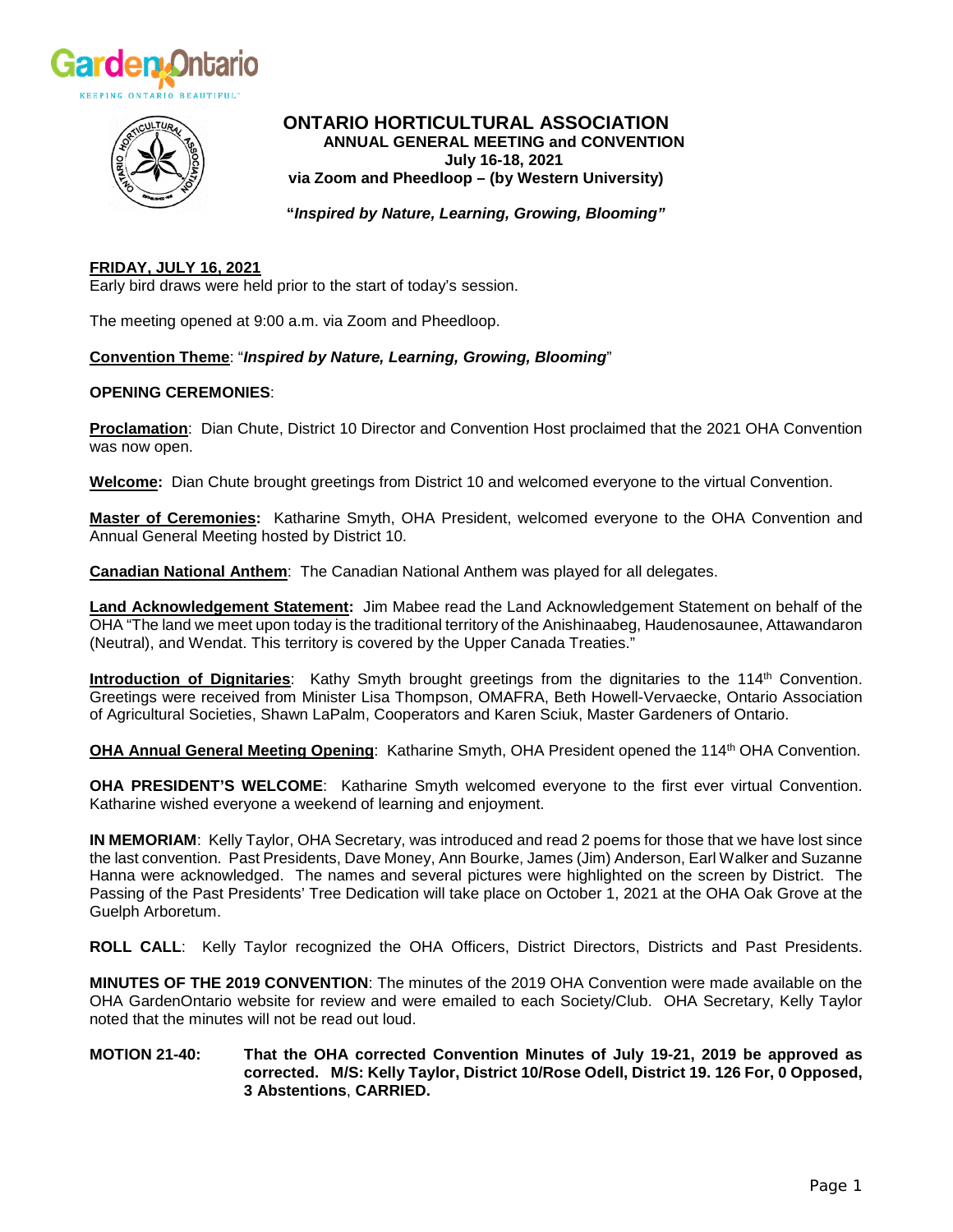**MINUTES OF THE 2021 SPECIAL MEETING**: The minutes of the 2021 OHA Special Meeting were made available on the OHA GardenOntario website for review and were emailed to each Society/Club. OHA Secretary, Kelly Taylor noted that the minutes will not be read out loud.

### **MOTION 21-41: That the OHA Special Meeting Minutes of May 28, 2021 be approved as presented. M/S: Kelly Taylor, District 10/Esme Smith, District 15. 127 For, 1 Opposed, 1 Abstention**. **CARRIED.**

**NOMINATING COMMITTEE:** Kelly Taylor introduced Past President and Nominating Committee Chair, Rose Odell who presented the report of the Nominating Committee and introduced the candidates as follows: **President – Charles Freeman, Vice President – Sharlene Desjardins, 2nd Vice President – Vicky Culbert.**

The first call for nominations from the floor was requested and no nominations were received for any position. The elections will take place on Sunday, July 18, 2021.

**CONSTITUTION, BY-LAWS AND RESOLUTIONS – CHARLES FREEMAN:** There is a maximum of 345 votes on the floor with 64 proxies through the OHA Secretary for a total of 409 votes today.

### **MOTION 21-42: That the time allotted to each resolution brought before the membership for debate and consideration be limited to ten minutes. M/S: Charles Freeman/Russ Talbot. 102 For, 7 Opposed, 1 Abstention. CARRIED.**

**RESOLUTION 21-2: Be it resolved that:** The Ontario Horticultural Association express appreciation to the Province of Ontario for assistance provided to Affiliated Societies/Clubs and to this Association by means of grants and by the continued review and implementation of policies aimed towards the promotion of interest and participation in horticulture. **293 For, 0 Opposed, 2 Abstentions. CARRIED.**

**RESOLUTION 21-3: Be it resolved that:** The Ontario Horticultural Association convey to the Minister of Agriculture, Food and Rural Affairs, their Deputies and Staff, our thanks for the support, assistance and cooperation accorded this Association by Ministry personnel. **163 For, 0 Opposed, 1 Abstention. CARRIED.**

**RESOLUTION 21-4: Be it resolved that:** The Ontario Horticultural Association extend its thanks to the District 10 Convention Host, Director, Assistant Directors, Affiliated Societies/Clubs and members of District 10 who worked to plan and conduct the 2021 Convention and to all others who had any part in contributing to its success. **190 For, 0 Opposed, 1 Abstention. CARRIED.**

**MOTION 21-43: Be It Resolved That: Resolutions 21-7, 21-8, 21-9, 21-10, 21-11, 21-12, 21-15, and 21-16 as circulated and explained being amendments to the wording of the Ontario Horticultural Association By-laws be and the same are hereby approved and adopted. M/S: Bob Heil, District 6/Liz Chapple, District 6. 122 For, 10 Opposed, 4 Abstain. CARRIED. (See Appendix A for Grouped Resolutions)**

**RESOLUTION 21-5: Be it resolved that: Article II of the Constitution be repealed and replaced as follows:**

# **CURRENT WORDING:**

### **Article II Mission**

The mission of the Association shall be to provide leadership and assist in the promotion of education and interest in all areas of horticulture and related environmental issues in Ontario, through an expanding network of horticultural societies dedicated to the beautification of their communities, as outlined in Article 36 of the Agricultural and Horticultural Organizations Act, R.S.O. 1990, Chapter A.9, hereinafter called the Act.

# **PROPOSED AMENDMENT:**

### **Article II Mission**

The Ontario Horticultural Association is a volunteer charitable organization that provides leadership, education and promotes interest in gardening and related environmental issues with affiliated Horticultural Societies/Garden Clubs and like-minded organizations.

Concern was brought forward that the mission statement is missing "community" from its statement.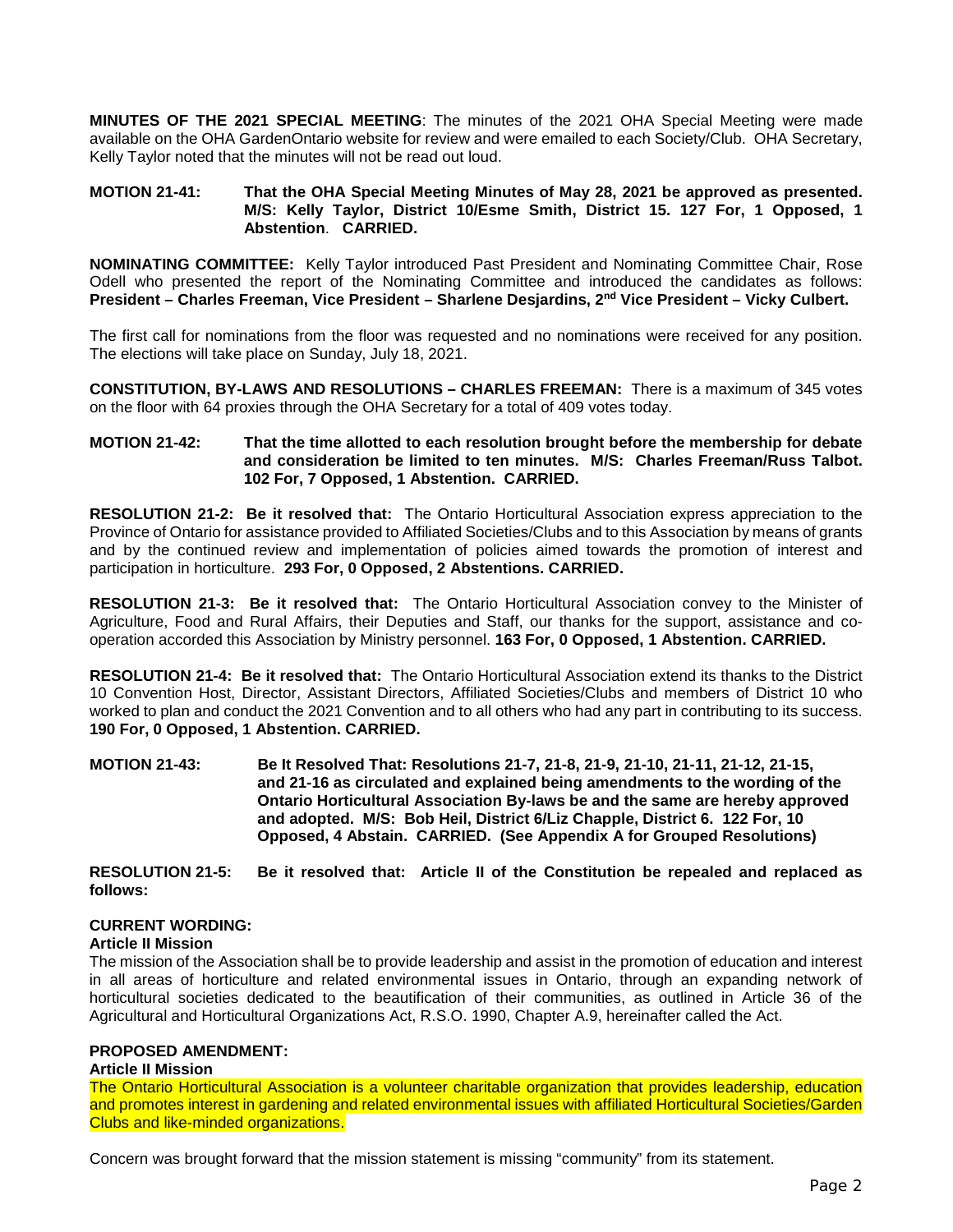### **MOTION 21-44: That we set Resolution 21-5 on the table. M/S: Nancy Thompson/Dian Chute. 86 For, 38 Opposed, 4 Abstentions. CARRIED.**

### **ADJOURNMENT OF ANNUAL GENERAL MEETING:** The AGM was adjourned to July 17, 2021.

**SPEAKER:** Andrew Fleet, Growing Chefs presented on "Food Literacy Now and in the Future".

**ANNOUNCEMENTS**: Dian Chute invited attendees to visit the Pheedloop Marketplace to check out all the vendor booths as well as the showcase information about District 10 and all of its Societies/Clubs. As a reminder virtual Convention t-shirts and hoodies are available for purchase on the portal this weekend. We have 8 speaker's sessions this afternoon as well as virtual bus trips and garden tours. Don't forget to take part in the scavenger hunt held on the GardenOntario Pheedloop site. Delegates were reminded of the evening event "Gone Country" hosted by District 10. Come join us in the Saloon for some fun.

**EVENING EVENT "GONE COUNTRY" HIGHLIGHTS**: Highlights for tonight's event in the "Gone Country, Meet us in the Saloon" included live entertainment with Bill Knapp.

### **SATURDAY, JULY 17, 2021**

Early bird draws were held prior to the start of today's session.

The meeting opened at 9:00 a.m. via Zoom and Pheedloop.

Katharine welcomed all delegates back to the OHA Annual General Meeting.

Jeff Blackadar raised a point of order with respect to the voting on motions and resolutions. This point of order was set aside until we started the resolutions. Jeff Blackadar was in agreement.

**TREASURER'S 2019 and 2020 FINANCIAL REPORT:** Marian Heil, OHA Treasurer, presented the audited financial statements to the delegates, reviewed the Statement of Operations and Fund Balances. Marian noted that the detailed, audited financial statements with all notes are available on the GardenOntario website. Marian noted that we now take payments via e-transfer to [treasurer4oha@gmail.com](mailto:treasurer4oha@gmail.com) or via cheque. Payments may also be made via PayPal or for donations via Canada Helps, however, a fee is charged to the OHA for payments received by these two means.

**Revenues from 2019:** Convention - \$74,215, Membership - \$81,684, Insurance - \$46,886, Donations - \$4,188, Supplies - \$27,718, Interest - \$4,292, Fundraisers – \$1,972, Other Income - \$863 For a Total Revenue in 2019 of \$241,818.

**Expenses from 2019:** Convention - \$75,800, Insurance - \$47,290, Board & Committees - \$47,609, Awards, Grants and Trees - \$10,377, Operating and Website Expenses - \$15,825, Employee Wages - \$20,809, District & Officers - \$14,774, Promotion and Supplies - \$10,678, Professional Fees - \$6,249.

For 2019, the OHA realized a loss of \$7,593. It was noted that there have been losses over the past 4 years.

**Revenues from 2020:** Convention - \$0, Membership - \$83,742, Insurance - \$48,038, Donations - \$1,275, Supplies - \$5,084, Interest - \$2,307, Fundraisers – \$4,176, Other Income - \$1521.For a Total Revenue in 2020 of \$146,143.

**Expenses from 2020:** Convention - \$566, Insurance - \$47,885, Board & Committees - \$3,835, Awards, Grants and Trees - \$6,758, Operating and Website Expenses - \$9,633, Employee Wages - \$24,561, District & Officers - \$4,061, Promotion and Supplies - \$9,652, Professional Fees - \$6,444.

For 2020, the OHA realized a profit of \$33,880. It was noted that 2020 was an anomaly – with no Convention, very few expenses for Districts, no in-person meetings and OHA grants being postponed.

### **MOTION 21-45: That the 2019/2020 Treasurer's Report be approved, as presented. M/S: Marian Heil, District 6/Sandra Mazur, District 14. 144 For, 0 Opposed, 1 Abstention. CARRIED.**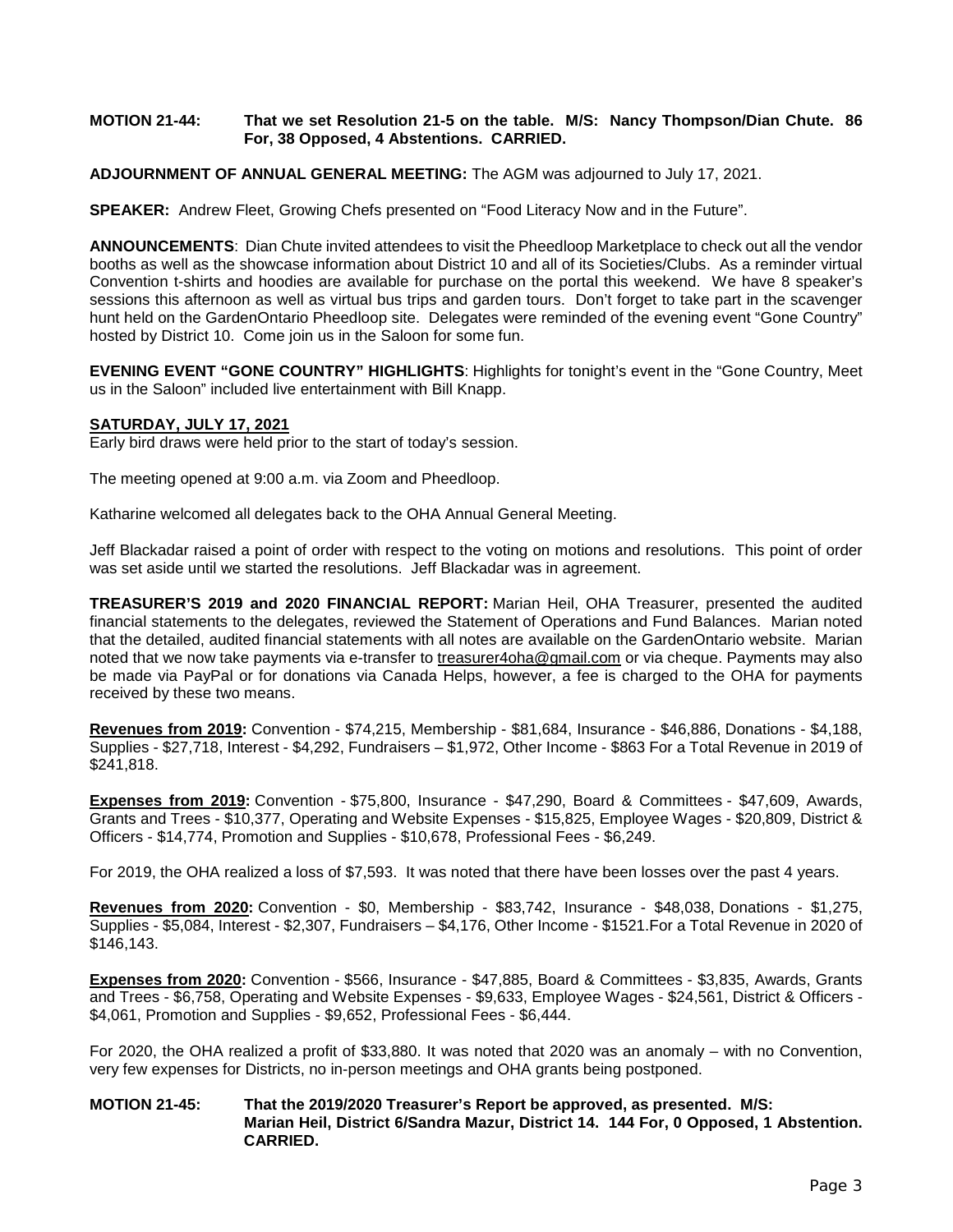### **MOTION 21-46: That we retain Takalo & Burt as our auditors (Chartered Accountants) for 2022. M/S: Marian Heil, District 6/ Marie Decker, District 6. 126 For, 0 Opposed, 0 Abstentions. CARRIED.**

# **SECRETARY'S YEAR 2019 and 2020 ACTIVITY REPORT**

**Volunteer Hours**: For 2019, Societies/Clubs reported 511,152 volunteer hours, plus OHA Officers reported 6,055 hours, District Directors and District Executives reported 16,466 for a total of 533,673 volunteer hours. This is an increase of 6,432 volunteer hours.

In 2020, Societies/Clubs faced an unprecedented lockdown due to COVID-19. All Society/Club, District and OHA events were cancelled including meetings, garden walks, educational events, garden plantings, AGMs, Board Meetings, etc. Even though the Societies/Clubs, Districts and the OHA had very limited opportunities to participate in gardening, planting and volunteering in their Society/Club or community they still reported 237,968 volunteer hours, plus OHA Officers reported 4,360 hours, District Directors and District Executives reported 8,799 for a total of 251,127 volunteer hours. This is a decrease of 282,546 volunteer hours. Societies/Clubs, Districts and the OHA still rose to the occasion and found a way to volunteer and give back to their communities. I know that the Societies and Clubs reached out to individuals online and gave them tips and tricks on how to garden, how to grow food and did your best to continue with your gardens in the communities and meet in new and interesting ways including virtually. Thank you for continuing to share your knowledge and give your time. I truly believe that over these past 18 months our gardens have given back to us in ways we couldn't have appreciated before now.

**Membership Numbers**: The OHA membership numbers reported for 2019 were 273 Societies/Clubs with 28,006 members. The membership number has increased by 540+ members from 2018.

The OHA membership numbers reported for 2020 were 271 Societies/Clubs with 22,357 members. The membership number has decreased by 5650 members from 2019. This loss represents 20% of our overall membership. This is an enormous loss for the Societies/Clubs, Districts and the OHA. This pandemic has taught us a lot about sustainability, about resilience and about thinking outside of the box to achieve our goals. I hope as we near the "new normal" that you will continue to think outside of the box in finding interesting and new ways to offer your programs. This new thinking and ways may see a new generation of members participate in our Societies/Clubs. Keep up with the good fight.

The OHA worked hard to stay connected with the Societies and Clubs during COVID lockdowns and worked closely with OMAFRA to advocate for funding, use of previous membership numbers and to keep everyone apprised of the latest information.

The OHA put together, for the first time in its 115-year history, a Special Meeting to have a new bylaw added allowing us to continue holding meetings in a virtual capacity.

The 2021 Virtual Convention preparations included a complete change over from in-person Conventions including the acquisition of a competition showcase website and the use of Pheedloop, online registrations and Zoom as well as the creation of electronic voting forms for each resolution and motion. District 10 has done an amazing job in changing over every bus trip and speaker to a virtual offering for you this weekend.

### **MOTION 21-47: That the 2019 and 2020 Secretary's Report be approved, as presented. M/S: Kelly Taylor, District 10/Anne Harbord, District 2. 116 For, 0 Opposed, 0 Abstentions. CARRIED.**

A point of order was brought forward regarding not being able to use the proxies for voting on the motions. The discussion brought forward indicated that the proxy forms do not allow for voting on motions as the wording is not provided on the form. It was confirmed that our form is a split proxy form and not a general proxy form. The Chair decided that we would not use the proxies for motions this year and that we will fix the proxy forms for next year. A challenge was brought forward on the Chair's decision. A motion was brought forward for the membership, in attendance, to vote on to decide if they wish to use the proxies on motion voting.

### **MOTION 21-48: That the proxy votes be counted for votes on motions in accordance with Roberts Rules. M/S: Jeff Blackadar, District 2/Sheila King, District 2. 96 For, 36 Opposed, 11 Abstain. CARRIED.**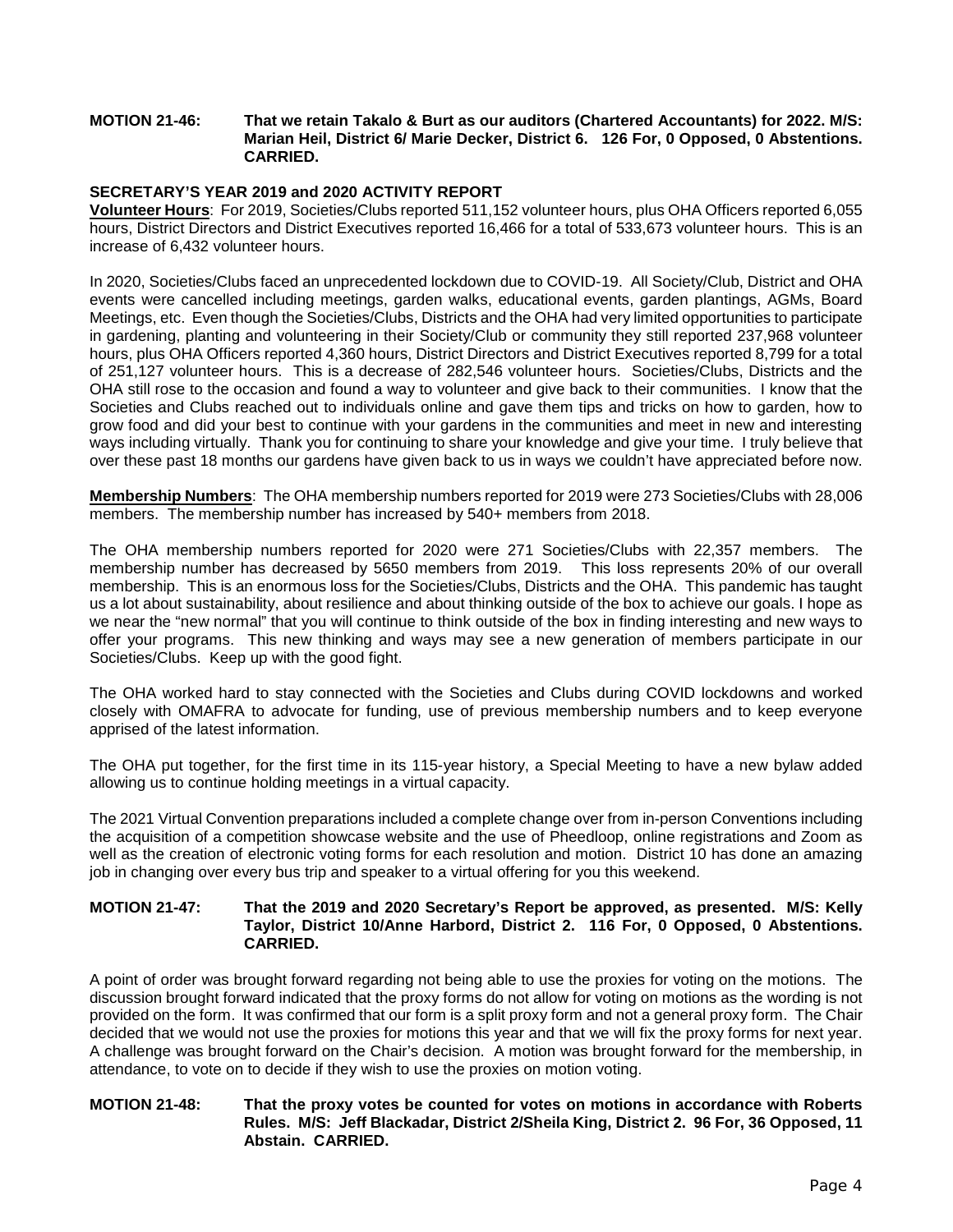It was noted that the version of the Robert's Rules used by Jeff Blackadar is not the most recent edition. The current edition in use by the OHA is Edition 12. Even though an older edition of Robert's Rules was used to bring forward the motion, the vote has been cast and carried.

A short break was held to allow time for the OHA Secretary to modify the electronic voting forms for motions.

**PRESIDENT'S REPORT:** Katharine Smyth presented her President's Report for 2019 and 2020 with highlights from the start of her term in 2018. Kathy attended Ridgetown's 100<sup>th</sup> Anniversary, Society/Club Workshops and AGMs and presided over the Passing of a Past President Tree Dedication at the Guelph Arboretum. Katharine attended District Annual General Meetings this past year virtually in Districts 1, 3, 7, 8, 15, 16, 18, and 19 and participated in many meetings of the Association. Kathy noted that 2019 was a very busy year preparing for the 2019 Convention in Windsor. Kathy shared that visiting and speaking with members of different Societies/Clubs will always be the highlight of her presidency.

Kathy shared that she has received the report from Carter's Law Firm on July 9th that the Canadian Intellectual Property Office has now approved the OHA Trademark "GardenOntario". GardenOntario has now been approved for advertisement. There are 2 more stages before final registration can take place.

The COVID-19 Global Pandemic affected us all. Meetings, speakers, garden tours, plant sales, flower shows, membership drives were cancelled and we were asked to isolate ourselves at home. The OHA worked extremely long hours communicating with OMAFRA, on your behalf, to ensure they understood the hardship the Societies/Clubs were facing and pushed to have your grant money provided early to tide you over until things started to open up again. The OHA participated in discussions with OMAFRA to determine how to get the recovery money out to you all as well. These were unprecedented times for the Officers with the workload higher than it had ever been managing the day-to-day work to continue on with our Association's mission and managing the constantly changing COVID-19 parameters and guidelines and communicating out to everyone with the changes.

It was an inspiring time to see how the Societies/Clubs rallied and came up with new and innovative ways to continue on with their work including the use of Zoom, WebEx and Microsoft Teams. Societies and Clubs were bringing in speakers from all over Ontario and the world, virtually, YouTube videos were being shared and the term "Garden" was at the top of the Google search. Resiliency and determination to continue on the Societies/Clubs work became the norm during this time. Kathy thanked everyone for their efforts during this most difficult time.

Kathy thanked the Officers of the Association and the Directors who make up the Board and keep in touch with all the Societies/Clubs in their Districts. I would like to thank Shelley MacKenzie, Dian Chute, Joyce Schlegel and Jim Mabee for their work on organizing this year's Convention. I would also like to thank all the volunteers who have helped to make this a memorable Convention.

### **MOTION 21-49: That the 2019 and 2020 President's Report be accepted, as presented. Katharine Smyth, District 11/ Bob Heil, District 6. Vote spoiled due to proxy voting misuse. Vote called again after membership re-informed of the proper voting process. 349 For, 0 Opposed, 1 Abstentions. CARRIED**.

**NOMINATIONS:** Rose Odell presented the report of the Nominating Committee. Rose read section 6, 6.4 and 6.5 of the Nomination Section of the Bylaws. Rose Odell introduced the candidates as follows:

# **President – Charles Freeman, Vice President – Sharlene Desjardins, 2nd Vice President – Vicky Culbert.**

The second call for nominations from the floor was requested and no nominations were received from the floor at this time for any position. The elections will take place on Sunday, July 18, 2021.

# **CONSTITUTION, BY-LAWS AND RESOLUTIONS – CHARLES FREEMAN:**

There is a maximum of 345 votes on the floor with 64 proxies through the OHA Secretary for a total of 409 possible votes.

### **MOTION 21-50: That we take Resolution 21-5 from the table. M/S: Nancy Thompson, District 18/Rose Odell, District 19. 303 For, 16 Opposed, 2 Abstain. CARRIED.**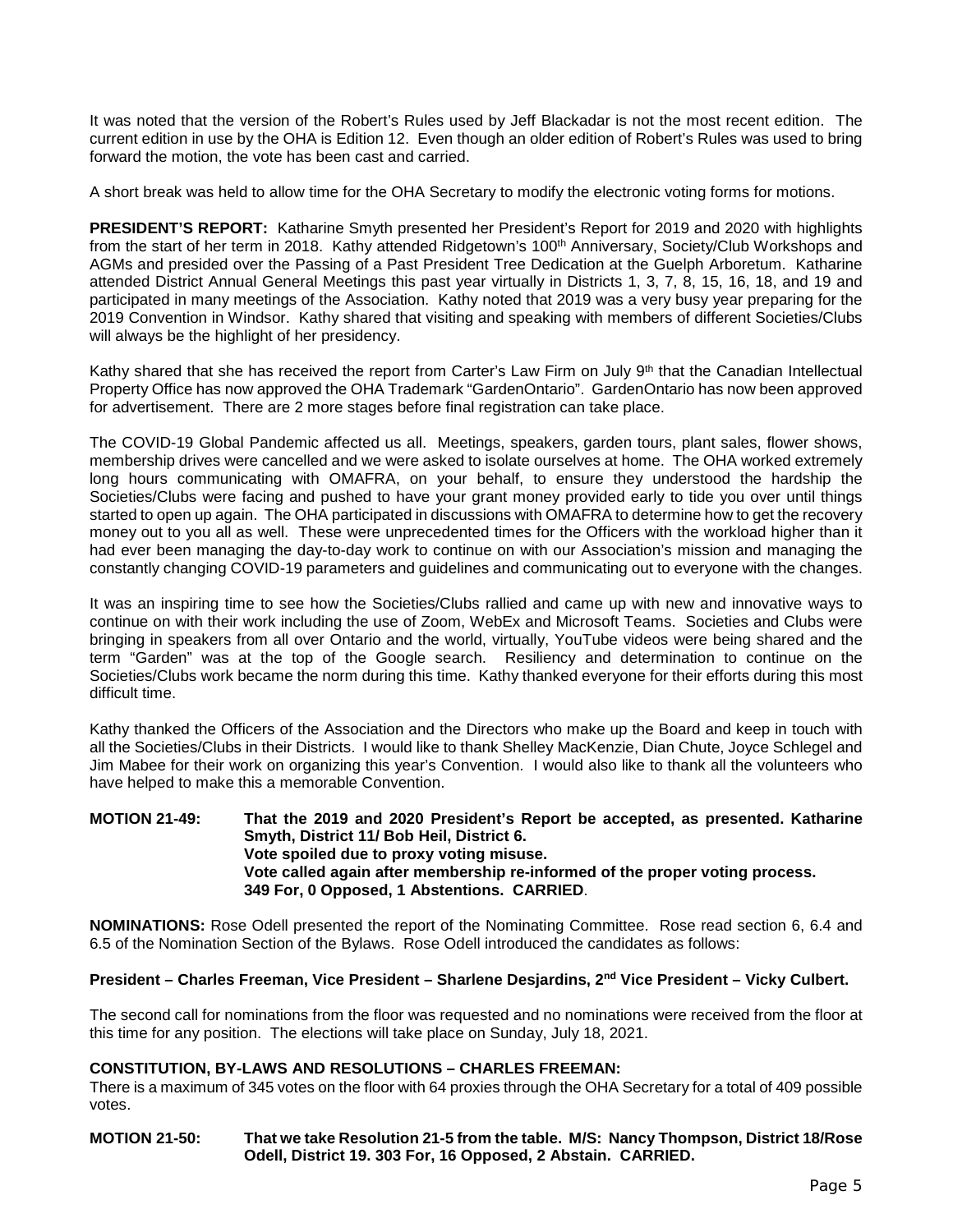**MOTION 21-51: That Resolution 21-5 be postponed until the next AGM or Special Meeting called to consider it. M/S: Nancy Thompson, District 18/Catherine McGill, District 6. First vote spoiled due to proxy voting misuse.**

> **Vote called again after membership re-informed of the proper voting process. Second vote spoiled due to proxy voting misuse.**

> **Vote called again after membership re-informed of the proper voting process. Third vote called. 65 For, 256 Opposed, 7 Abstentions. FAIL.**

**ADJOURNMENT OF ANNUAL GENERAL MEETING:** The AGM was adjourned to July 18, 2021.

**SPEAKER: Ben Porchuk & Jamila Becka Lee** presented "It's Time to Make Native Mainstream".

**ANNOUNCEMENTS:** Dian Chute invited attendees to visit the Pheedloop Marketplace to check out all the vendor booths as well as the showcase information about District 10 and all of its Societies and Clubs. As a reminder virtual Convention t-shirts and hoodies are available for purchase on the portal this weekend. We have 8 speaker's sessions this afternoon as well as virtual bus trips and garden tours. Don't forget to take part in the scavenger hunt held on the GardenOntario Pheedloop site. Delegates were reminded of the Awards Ceremony this evening which starts at 7 pm and includes OHA Awards, Key Note Speaker and a grand prize.

**AWARDS CEREMONY HIGHLIGHTS**: Highlights for tonight's Awards Ceremony included Charles Freeman, Master of Ceremonies and Keynote Speaker Dr. Jeremy McNeil, UWO Professor who spoke on "How Globalization, Urbanism and Climate Change Impact Insects". OHA 2<sup>nd</sup> Vice President, Sharlene Desjardins, announced the following awards to honour OHA members for their contributions to their Society/Club, District and the OHA.

**Community Improvement Award – 2 awarded:** presented to Joanne Hoelke, Eganville and Area Horticultural Society. District 2 and Norfolk 4H, Let's Get Growing Club, District 6. This award is a plaque provided by the Ontario Horticultural Association. It may be given to an individual, organization or company that, in the estimation of the Awards Committee, has enhanced the beauty of the landscape and/or added to the quality of life of a community with a horticultural project.

**Youth Leader Award:** presented to Gloria Greaves, Oro-Medonte Horticultural Society, District 16. This plaque is presented to a person who has been a Youth Club leader for a minimum of 5-years.

**Award of Merit – 2 awarded:** presented to Allan Goddard, Almonte & District Horticultural Society, District 2 and Ann Levison, Kingston Horticultural Society, District 3. The certificate is given to an individual(s) for notable contributions to the programs of the Association or a Society/Club in special beautification, outstanding work in the science or art of horticulture or supporting individuals or organizations in the area of communication or any other worthy efforts such as contribution towards advancement of sound horticultural practices, ecological and conservation practices.

**Honour Roll – 2 awarded:** presented to Adrian Cooper, Kingston Horticultural Society, District 3 and Sheila King, Manotick Horticultural Society, District 2. Nominations should be for members of a horticultural Society/Club with at least fifteen years of service to one or more Society/Club who should have made a contribution of horticultural service to the community, District or Association and should have given outstanding service at the Society/Club and District level.

**Technical Advancement Award – 2 awarded:** presented to Ottawa Horticultural Society, District 2 and District 2. This award is a framed special achievement certificate and is given to a Society/Club or District in recognition of their demonstrated drive and determination to fulfil their mandate by using a virtual platform (web conferencing) to remain engaged with their Society/Club or District members.

**Trillium/Silver Fir Award – 2 awarded:** presented to Isla Reed, Callendar Horticultural Society, District 18 and Ron Nelsons, Oro-Medonte Horticultural Society, District 16. This award as designated in 2009 is given to the two worthiest candidates who have given outstanding service to horticultural Societies/Clubs and to the Ontario Horticultural Association.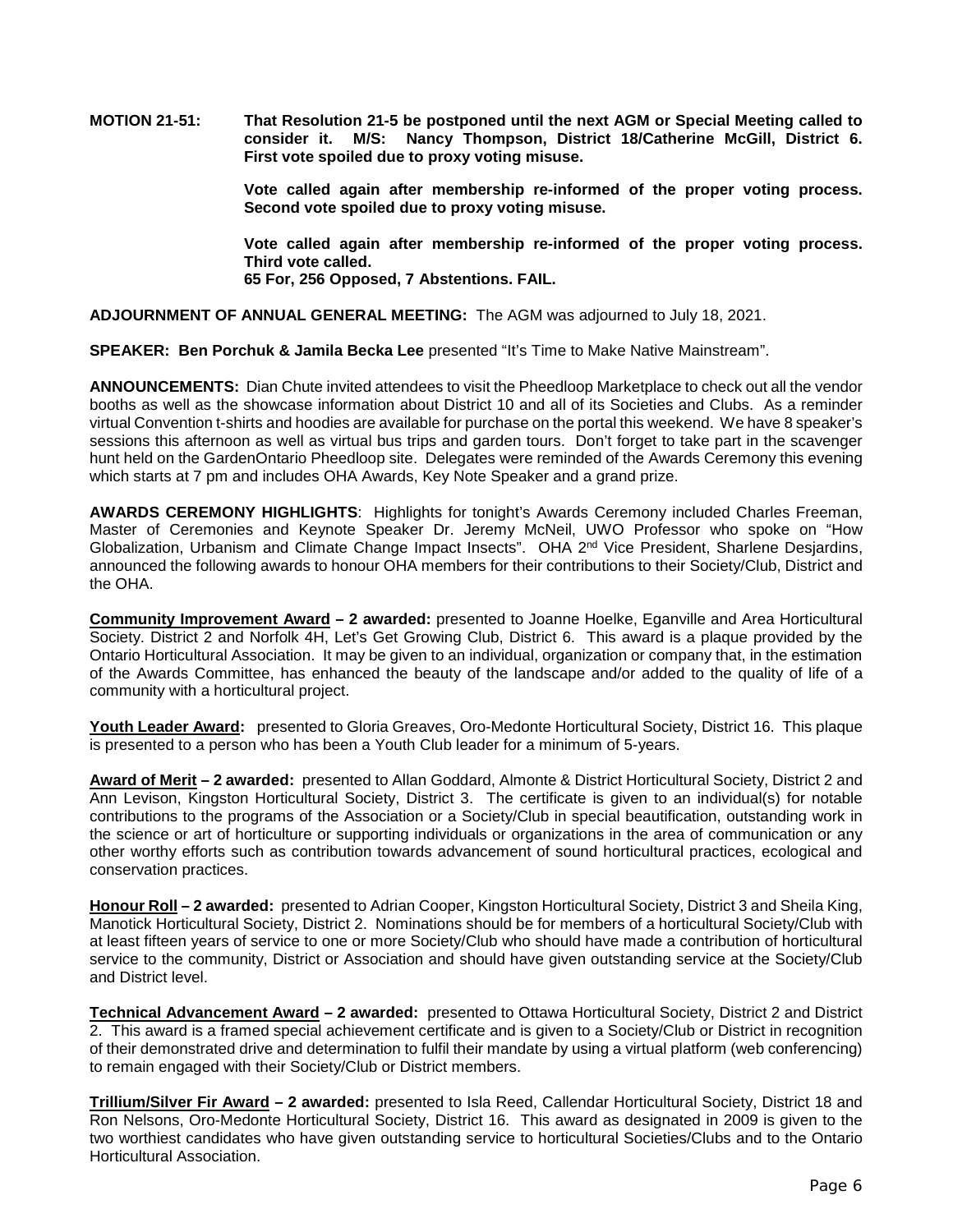**Silver Medal Award – 1 awarded:** presented to Penny Stewart, Gananoque Horticultural Society, District 3. The Ontario Horticultural Association Silver Medal is the highest award of the Association. The award is given for outstanding work in the advancement of horticulture in accordance with the aims of the Association.

**Youth Society Competition Award – Ruby Lobban Award:** A \$25 award, based on the highest point aggregate for a Youth Club in the Youth Competition was awarded to Wilmot Horticultural Society, District 19.

**OHA Tree Grants**: The following Societies/Clubs received tree grants, up to \$200, in 2021.

- Gloucester, District 1
- Kemptville, District 1
- Martintown & District, District 1
- Maxville & District, District 1
- Russell & District, District 1
- Deep River, District 2
- Pembroke, District 2
- 
- Ennismore, District 4<br>• East Gwillimbury Dist • East Gwillimbury, District 5
- St. George Garden Club, District 6
- Milton & District, District 6
- Oakville, District 6
- Paris, District 6
- Leamington, District 11
- Blind River, District 13
- Bowmanville, District 17
- Magnetawan, District 18
- Galt, District 19<br>• Kitchener, Distri
- Kitchener, District 19<br>• Wilmot District 19
- Wilmot, District 19

**OHA Special Project Grants**: To assist Societies/Clubs in meeting the objectives of the Ontario Horticultural Association, the board will provide a Special Project Grant to a maximum of \$500 for each project.

- Gloucester, District 1
- Paris, District 6
- London, District 10
- Oshawa, District 17

**Community Garden Grants:** The Ontario Horticultural Association (OHA) encourages its member Societies/Clubs to create or contribute to community gardens whether urban or rural. OHA will award a grant of \$500 to assist in the funding of a new community garden or the upgrading of an existing community garden.

• Port Dover/Wood House, District 6

**Technical Advancement Grants:** To assist Societies/Clubs in meeting the objectives of the Ontario Horticultural Association, the board will provide a Technical Advancement Grant to a maximum of \$250.00 to up to four Societies/Clubs.

- Kemptville, District 1
- Bath, District 3
- Lennox & Addington, District 3
- Lake Simcoe South Shore, District 5 • Haldimand, District 6
- Milton & District, District 6
- Peterborough, District 4
- **Pollinator Project Grants:** The Ontario Horticultural Association will provide a grant of \$200 annually to eligible • Durham & District, District 8

member Societies/Clubs to create habitat in the form of pollinator friendly gardens or nesting sites on public land.

- Thessalon, District 13
- Rosseau, District 18

**Seedy Saturday/Sunday Grants:** The Ontario Horticultural Association will provide a grant of \$250 annually to a member Society/Club to organize a first-time Seedy Saturday/Sunday event in their community.

• Galt Horticultural Society, District 19

Youth Help Grant: This program is to provide Youth Clubs/Groups with financial support. Any active Youth Club/Group in Good Standing with the Ontario Horticultural Association may apply for the grant.

• Fenelon Falls, District 4

### **SUNDAY, JULY 18, 2021**

Early bird draws were held prior to the start of today's session. Katharine Smyth, OHA President welcomed everyone back to the Annual General Meeting.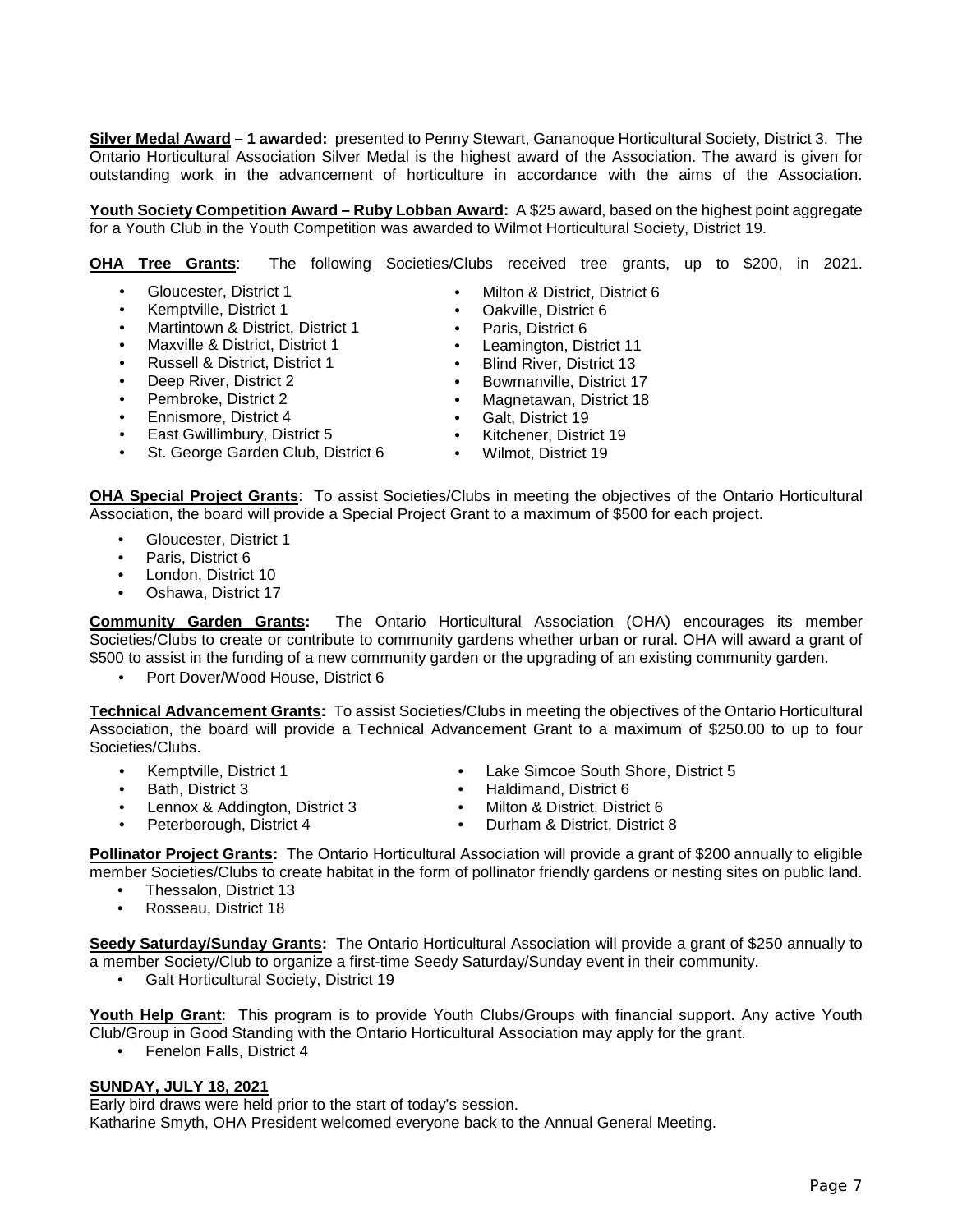# **CONSTITUTION, BY-LAWS AND RESOLUTIONS – CHARLES FREEMAN:**

There is a maximum of 345 votes on the floor with 64 proxies through the OHA Secretary for a total of 409 possible votes.

A motion was put forward to have the duplicate or spoiled votes rejected and not included in the tally. Discussion ensued and the secretary indicated that she would not be able to efficiently pull the duplicate or spoiled votes from the voting tally.

#### **MOTION 21-52: THAT any spoiled or duplicate votes be recorded and reported as such but rejected and not included in the tally of the voting results. M/S Bob Heil: Liz Chapple. WITHDRAWN.**

**RESOLUTION 21-5: Be it resolved that: Article II of the Constitution be repealed and replaced as follows:**

# **CURRENT WORDING:**

### **Article II Mission**

The mission of the Association shall be to provide leadership and assist in the promotion of education and interest in all areas of horticulture and related environmental issues in Ontario, through an expanding network of horticultural Societies/Clubs dedicated to the beautification of their communities, as outlined in Article 36 of the Agricultural and Horticultural Organizations Act, R.S.O. 1990, Chapter A.9, hereinafter called the Act.

### **PROPOSED AMENDMENT:**

### **Article II Mission**

The Ontario Horticultural Association is a volunteer charitable organization that provides leadership, education and promotes interest in gardening and related environmental issues with affiliated Horticultural Societies/Garden Clubs and like-minded organizations.

Concern was brought forward that the mission statement is missing community from its statement and that "likeminded" is too broad and not clear. It was clarified that the Association's role is to support the Horticultural Societies/Clubs.

Angela Davies, District 1, attempted to make a Motion however after 2 minutes she was unable to communicate due to a lost connection. No communication via chat or phone line was received.

### **298 For, 35 Opposed, 6 Abstentions. CARRIED.**

### **RESOLUTION 21-6: Be it resolved that: By-Law 1, 8. be amended as follows:**

# **CURRENT WORDING:**

# **By-Law 1 INTERPRETATION**

- In the By-Laws and in the Constitution of the Association, unless the context otherwise specifies or requires:
	- 1. "Act" means the Agricultural and Horticultural Organizations Act, R.S.O. 1990, Chapter A.9, as amended from time to time and every statute that may be substituted thereafter;
	- 2. "Association" means the Ontario Horticultural Association;
	- 3. "Audit" means an examination of books and records by a qualified Auditor;
	- 4. "Auditor" is an individual or individuals who are qualified Chartered Accountants, and who are therefore qualified to conduct an audit of the books and records of the Association in accordance with Canadian generally accepted accounting principles.
	- 5. "Board" means the Board of Directors of the Association;
	- 6. "District" refers to a group of societies designated by the Association as a geographic entity within the Province;
	- 7. "Financial Reviews" are conducted by independent, objective and knowledgeable persons at least once a year, in accordance with generally accepted accounting principles. To meet the requirements of the Act, a financial review is considered a sufficient audit for Societies and Districts.
	- 8. "Horticultural Society" or "Society" means Horticultural Society, Garden Club or Garden and Horticultural Society incorporated under the Act.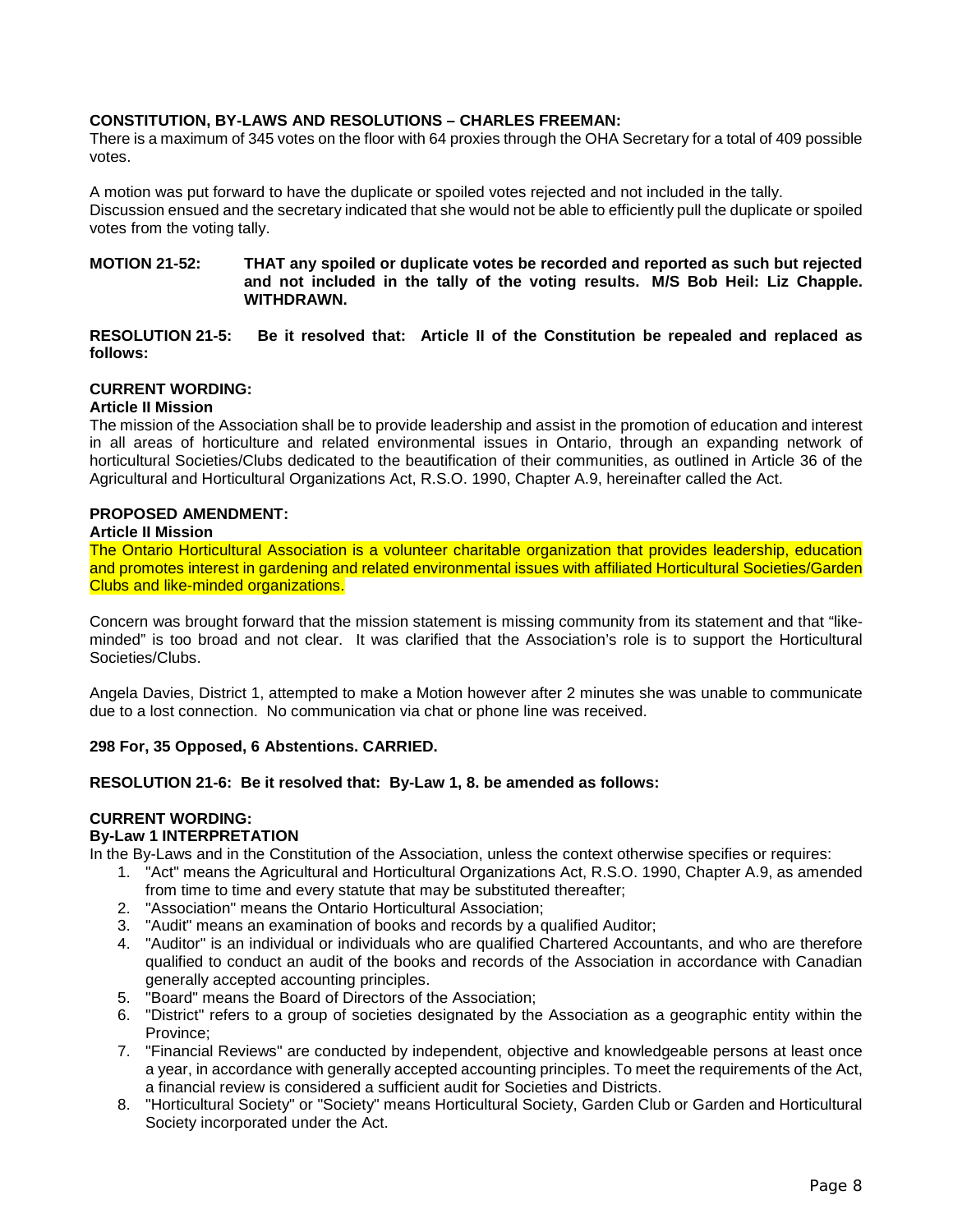- 9. "Affiliated Society/Club" shall be any organization that has paid their current affiliation fees as set from time to time by the delegates at an Annual General Meeting and has fulfilled the duties which may be determined from time to time by the Board of Directors of the Association. (19-7)
- 11. "Member"- an individual who pays the annual fee to an Affiliated Society/Club according to the Act (19-9)

# **PROPOSED AMENDMENT:**

# **By-Law 1 INTERPRETATION**

### **In the By-Laws and in the Constitution of the Association, unless the context otherwise specifies or requires:**

- 1. "Act" means the Agricultural and Horticultural Organizations Act, R.S.O. 1990, Chapter A.9, as amended from time to time and every statute that may be substituted thereafter;
- 2. "Affiliated Society/Club" shall be any organization that has paid their current affiliation fees as set from time to time by the delegates at an Annual General Meeting and has fulfilled the duties which may be determined from time to time by the Board of Directors of the Association. (19-7)
- 3. "Association" means the Ontario Horticultural Association;
- 4. "Audit" means an examination of books and records by a qualified Auditor;
- 5. "Auditor" is an individual or individuals who are qualified Chartered Accountants, and who are therefore qualified to conduct an audit of the books and records of the Association in accordance with Canadian generally accepted accounting principles.
- 6. "Board" means the Board of Directors of the Association;
- 7. "District" refers to a group of Societies designated by the Association as a geographic entity within the Province;
- 8. "Financial Reviews" are conducted by independent, objective and knowledgeable persons at least once a year, in accordance with generally accepted accounting principles. To meet the requirements of the Act, a financial review is considered a sufficient audit for Societies and Districts.
- 9. "Horticultural Society" or "Society" means Horticultural Society, Garden Club or Garden Club and Horticultural Society incorporated under the act.
- 10. "Member"- an individual who pays the annual fee to an Affiliated Society/Club according to the Act (19-9)

Resolution modified to ensure complete text of 9. was understood by the membership as some of the text may have been missing from the pre-circulated document.

# **335 For, 0 Opposed, 3 Abstain. CARRIED.**

### **RESOLUTION 21-13: Be it resolved that: By-Law 7, 7.7 be created as follows:**

7.7 In the event that an Officer is unable to cast a vote at an Association Board Meeting, the proxy voting rights of the Officer shall be assigned to the Association Secretary.

### **Rationale:**

- 1. This allows an Officer, who would have, under normal circumstance, been able to vote on a matter, the right to vote by proxy.
- 2. Currently, Officers and District Directors hold the right to vote via proxy for all Annual General Meetings. This simply expands that voting right to the Board Meetings of the Association.

Resolution modified to remove "or District Director" from line 1.

### **First vote spoiled due to proxy voting misuse.**

**The inappropriate proxy votes were removed from the count and the membership was informed of the proper voting process again. The Secretary advised that she could identify the source email and the email holder left the Zoom platform.** 

### **339 For, 1 Opposed, 9 Abstain. CARRIED.**

### **RESOLUTION 21-14: Be it resolved that: By-Law 11, 11.2 be amended as follows:**

# **CURRENT WORDING:**

11.2 Each society shall be entitled to two voting delegates; any society having membership exceeding one hundred, shall be entitled to an additional delegate for each fifty members or fraction thereof up to a maximum of 20 delegates.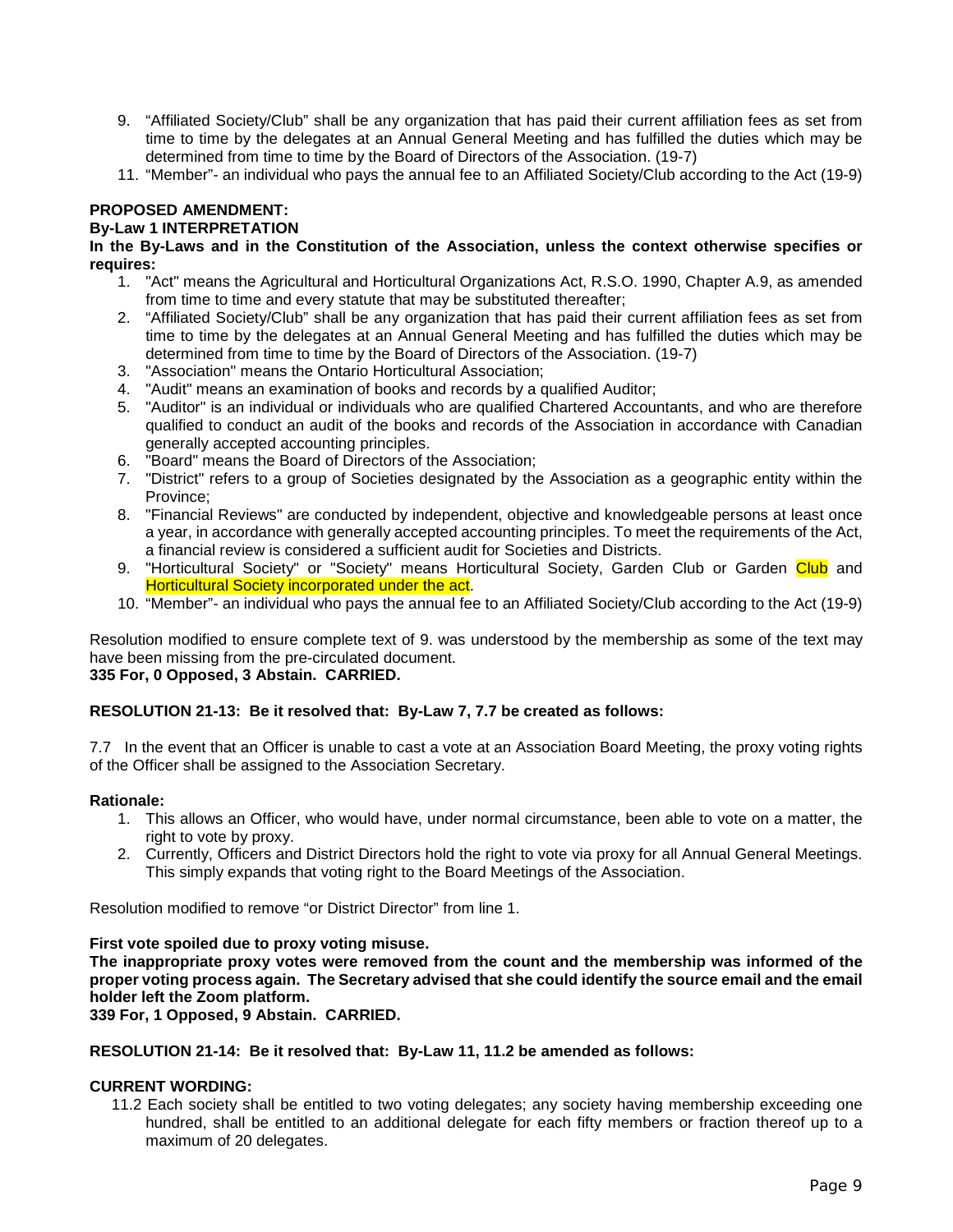### **PROPOSED AMENDMENT:**

11.2 Each **Affiliated Society/Club** shall be entitled to two voting delegates; any Affiliated Society/Club having membership exceeding one hundred, shall be entitled to an additional voting delegate for each fifty Affiliated Society/Club members or fraction thereof up to a maximum of 20 voting delegates.

Amendment made by consent to add the word "voting" before delegate in line 2 and before delegates in line 3. **344 For, 0 Opposed, 1 Abstain. CARRIED.**

### **RESOLUTION 21-17: Be it resolved that: By-Law 13, 13.7 be amended as follows: Discussion ensued regarding the**

### **CURRENT WORDING:**

The District Treasurer shall present to the Affiliated Societies/Clubs of the District at the AGM the reviewed financial statements of assets and liabilities as well as income and expenditures for the prior fiscal year, with copies for each society. The District Treasurer, having made copies, shall transmit the original documents, statements, bills and receipts, along with the reviewers' comments, to the Association Treasurer no later than 2 weeks after their AGM but no later than May 31st each year. The District financial year shall be from the 1st of January to the 31st of December.

### **PROPOSED AMENDMENT:**

The District Treasurer shall present to the Affiliated Societies/Clubs of the District at the District AGM the reviewed financial statements of assets and liabilities as well as income and expenditures for the prior fiscal year, with copies for each Society/Club. The District Treasurer, having made copies, shall transmit the original documents, statements, bills and receipts, along with the reviewers' comments, to the Association Treasurer no later than 2 weeks after their AGM but no later than 30 days prior to the Association's AGM. The District financial year shall be from the 1st of January to the 31st of December.

This amendment comes into force on January 1<sup>st</sup>, 2022. Discussion ensued regarding whether there is need for the Districts to submit their documentation to the OHA as Roger Harbord had inquired with OMAFRA and received a response back that they do not require the District records. A copy of the response from OMAFRA is to be forwarded to the OHA Treasurer by Roger Harbord. It was clarified that CRA may audit the OHA at any time and the OHA would be required to supply all of the District records for review as Districts are part of the OHA.

### **ACTION: Roger Harbord to forward a copy of the response from OMAFRA to the OHA Treasurer.**

- **MOTION 21-53: That we set Resolution 21-17 on the table. M/S: Roger Harbord, District 2/Judy Jaeger, District 17.**
- **MOTION 21-54: That we split Resolution 21-17. M/S: Bob Heil, District 6.**
- **MOTION 21-55: That we amend Motion 21-54 to split the resolution to apply only to who has completed the work and who has not. M/S: Bob Heil, District 6.**

### **Motion 21-55 WITHDRAWN. Motion 21-54 WITHDRAWN. Motion 21-53 WITHDRAWN.**

Bob Heil advised that he intends to submit a resolution for the 2022 OHA AGM to address this matter. **287 For, 48 Opposed, 7 Abstentions. CARRIED.**

### **RESOLUTION 21-18: Be it resolved that: By-Law 11, 11.4.2 be amended as follows:**

#### **CURRENT WORDING:**

In the event that any Director, the Immediate Past President, any person holding a position under By-Law 6, 6.9, any person holding a position under By-Law 13, 13.5.1 or any Officer is unable to cast a vote, the proxy voting rights of such person(s) shall only be assigned to the Association Secretary.

### **PROPOSED AMENDMENT:**

In the event that **Example 2018** the Immediate Past President, any person holding a position under By-Law 6, 6.9 or any Officer is unable to cast a vote, the proxy voting rights of such person(s) shall only be assigned to the Association Secretary.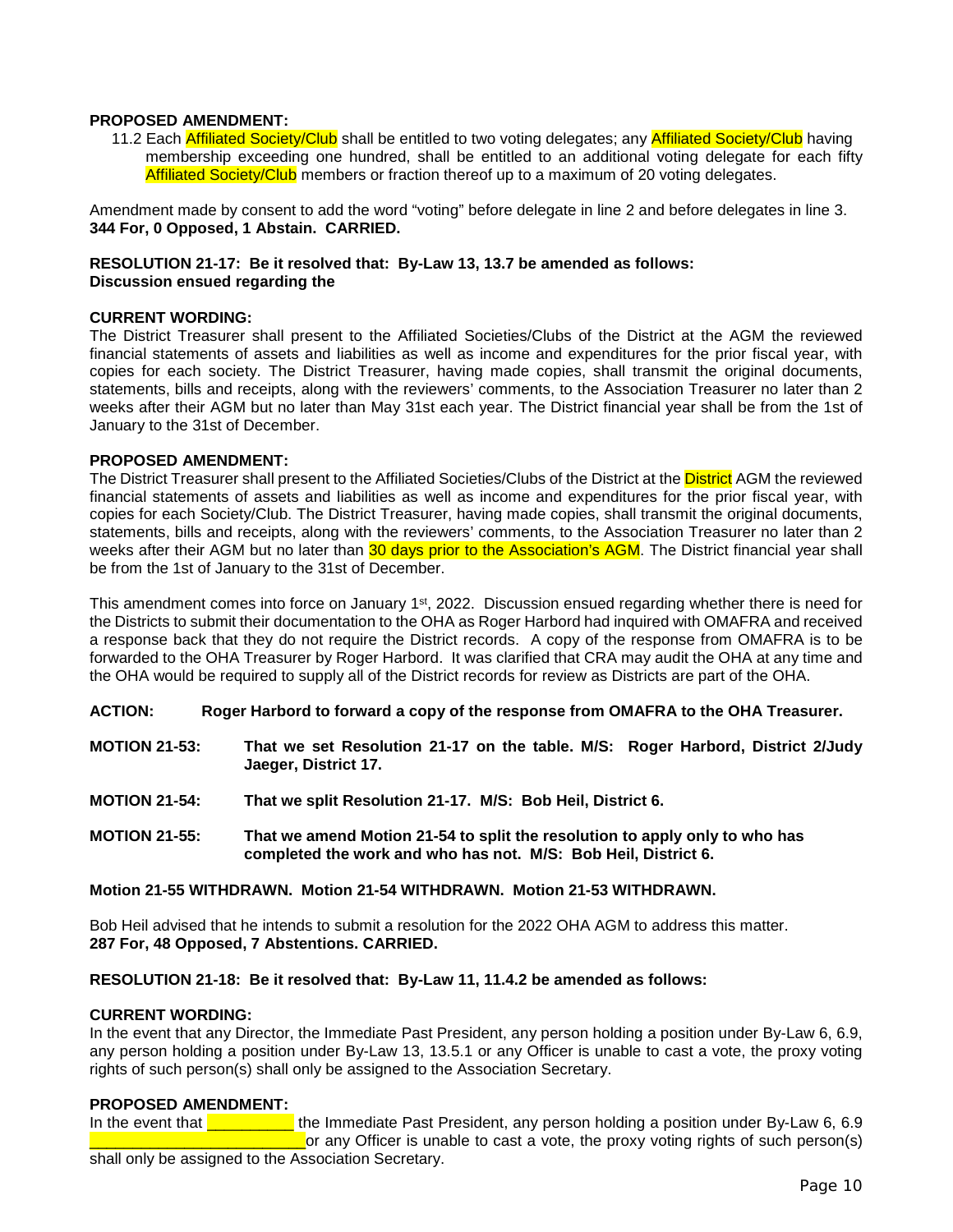Resolution modified to remove the words "any Director" in line 1 and "any person holding a position under By-Law 13, 13.5.1".

### **MOTION 21-56: That Resolution 21-18 be set on the table. M/S: Bob Heil, District 6/ Roger Harbord, District 2. 216 For, 108 Opposed, 8 Abstain. CARRIED.**

Charles explained when laying a resolution on the table on the Friday or Saturday of the AGM, it can be carried forward to the following day's AGM. However, when a resolution is tabled on the Sunday AGM, it must follow the guidance of Robert's Rules with respect to bringing from the table and the killing of the motion, if not done properly.

It was suggested that when using terms from Robert's Rules, the reference of the article should be provided so all are in the understanding where this information is found.

Point of Order.

A short break was taken before the start of Resolution 21-19.

A modification as per Roberts Rules, Section 33-12 was made to Resolution 21-19 changing the billing to take effect in the spring of 2022.

# **RESOLUTION 21-19: Be it resolved that:**

The OHA increase the dues charged to each member of each Affiliated Society/Club by \$1.00 to a total of \$4.00 per Affiliated Society/Club member per year commencing with the billing in the spring of 2022.

It was noted that information was pre-circulated related to consequences of the increase for Societies/Clubs. An inquiry went to OMAFRA asking which Societies/Clubs closed in 2005 and 2006. OMAFRA confirmed that no Societies/Clubs closed in 2005 or 2006. A Society applied for their grant for 2006 and closed in 2007 or sometime thereafter.

Discussion ensued regarding the need for the \$1/member increase as it will provide some increase to the Association to provide education, grants and further the work that it is currently doing.

Marian Heil, OHA Treasurer, presented that an increase of \$1 is like a 6 cent per year increase since 2005. In 2020 Stats Canada shows that average prices are 26.77% higher than they were in 2005. Predictions for the inflation rate could be as high as 5% over the next year. The fees for 2021 are based on the 2020 membership numbers that are provided in the annual reporting to the OHA. The billing in 2021 will reflect a ~\$17,000 decrease in membership dues. Interest income rates are down, so the interest revenue is almost nothing. The Affiliation Fees are used to cover operating expenses of the OHA. Insurance is billed as a recovery of the actual cost that the OHA is charged,

If Societies/Clubs have ideas or suggestions as to how to save money or increase revenues, please submit those ideas to your District Directors to bring forward.

### **MOTION 21-57: A motion that the time for debate be extended. M/S: Bob Heil, District 6. WITHDRAWN.**

The vote was called from the floor.

**218 For, 132 Opposed, 2 Abstentions. CARRIED.**

### **MOTION 21-58: That we destroy the ballots in 93 days from the completion of the AGM. M/S: Kelly Taylor, District 10, Charles Freeman. 308 For, 3 Opposed, 1 Abstain. CARRIED.**

### **FINAL NOMINATIONS:**

The slate of Officers, as received by the Nominating Committee, had been presented on the first and second day of the Convention. Final calls were made for further nominations from the floor. No further nominations were brought forward from the floor for the positions of President, Vice President and 2nd Vice President.

# **ELECTION OF ASSOCIATION OFFICERS – Rose Odell:**

Charles Freeman was declared, by acclamation, the President for 2021-2022. Sharlene Desjardins was declared, by acclamation, the Vice President for 2021-2022.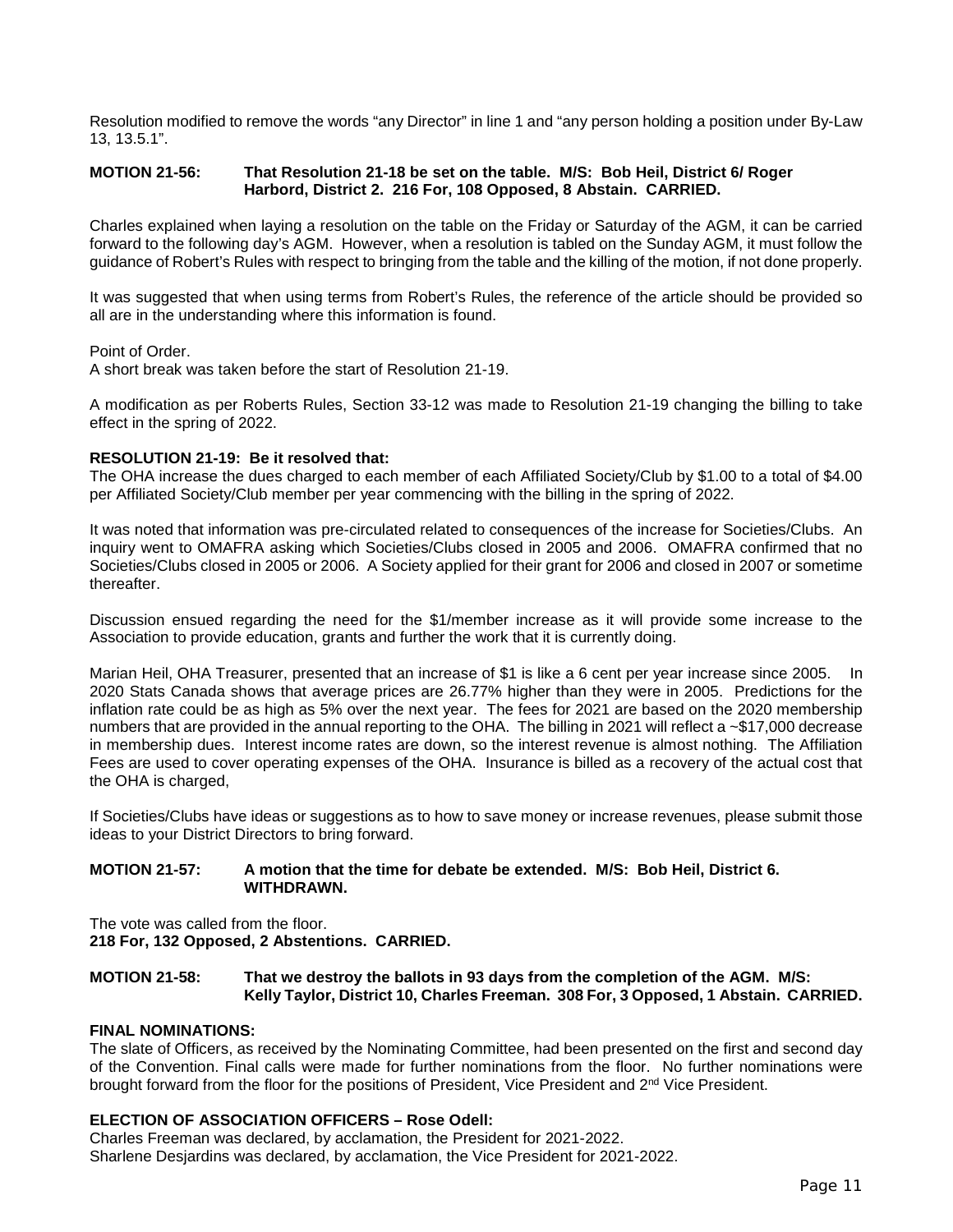Vicky Culbert was declared, by acclamation, the 2nd Vice President for 2021-2022.

**THANK YOU TO RETIRING BOARD MEMBERS:** Katharine Smyth thanked the retired Board Members for their years of service and dedication to the OHA. Thanks went out to Diane Westlake, Linda Forster, Bruce MacNeil, Christine Marsh, Peggy McIntyre, Candace Dressler, Rick Causton, and Shelley MacKenzie who have retired over the past two years. They have all represented their Districts to the best of their abilities and I wish them all the best in the future. I also want to thank Barb O'Malley who retired as Registrar, Jane Leonard who retired as Treasurer and April Davies, who brought us a great website and has gone on to other things.

**OUTGOING PRESIDENT'S SPEECH:** Katharine Smyth noted that there have been many challenges, but this board is ready for the year ahead and will continue to work hard on the many projects currently underway. Katharine noted that this has been a wonderful group of people to work with. Katharine thanked everyone for their support over the last three years and noted how rewarding this position has been for her and was excited to continue on as OHA Past President. Katharine congratulated Kelly Taylor for her 10 years of service as OHA Secretary.

**CHAIN OF OFFICE:** Katharine indicated that at this time she wished she could put this chain of office around our new president's neck in-person, but I can only do it virtually. Kathy noted that it has long been a tradition to give the new president a pair of boots. Kathy couldn't recall which president started this tradition, but I think it's great because sometimes we have "to get in the muck and keep our feet clean". Katharine virtually presented Charles Freeman with a new pair of boots.

**INCOMING PRESIDENT'S SPEECH:** Charles thanked Kathy for her work as President. Charles said he would do his best as President and would be working hard to get things back to normal as we move out of the pandemic.

**ADJOURNMENT OF ANNUAL GENERAL MEETING:** The OHA AGM was declared closed.

**SPEAKER:** Kristen Martyn presented on *Gardening for the Future*.

# **CLOSING CEREMONIES:**

**Thank you from Dain Chute:** Dian thanked all the volunteers of District 10 and gave out the last of the prizes.

**Invitation to 2022 OHA Convention:** A video was played inviting everyone to the next Convention. In 2022, the OHA Convention and AGM will be held at the Delta Hotel in Guelph, co-hosted by District 7 and 8.

**Thank You from Charles Freeman:** Charles thanked the District 10 organizers and all the volunteers for taking on a task that was a learning curve for all of us. Thank you to all of the participants who were engaged and participated this weekend. Please consider joining us in Guelph in 2022.

**Adjournment**: Charles Freeman, OHA President, thanked the delegates for attending.

The 2021 Convention was declared closed at 1:10 pm.

Signature of President

\_\_\_\_\_\_\_\_\_\_\_\_\_\_\_\_\_\_\_\_\_\_\_\_\_\_\_\_\_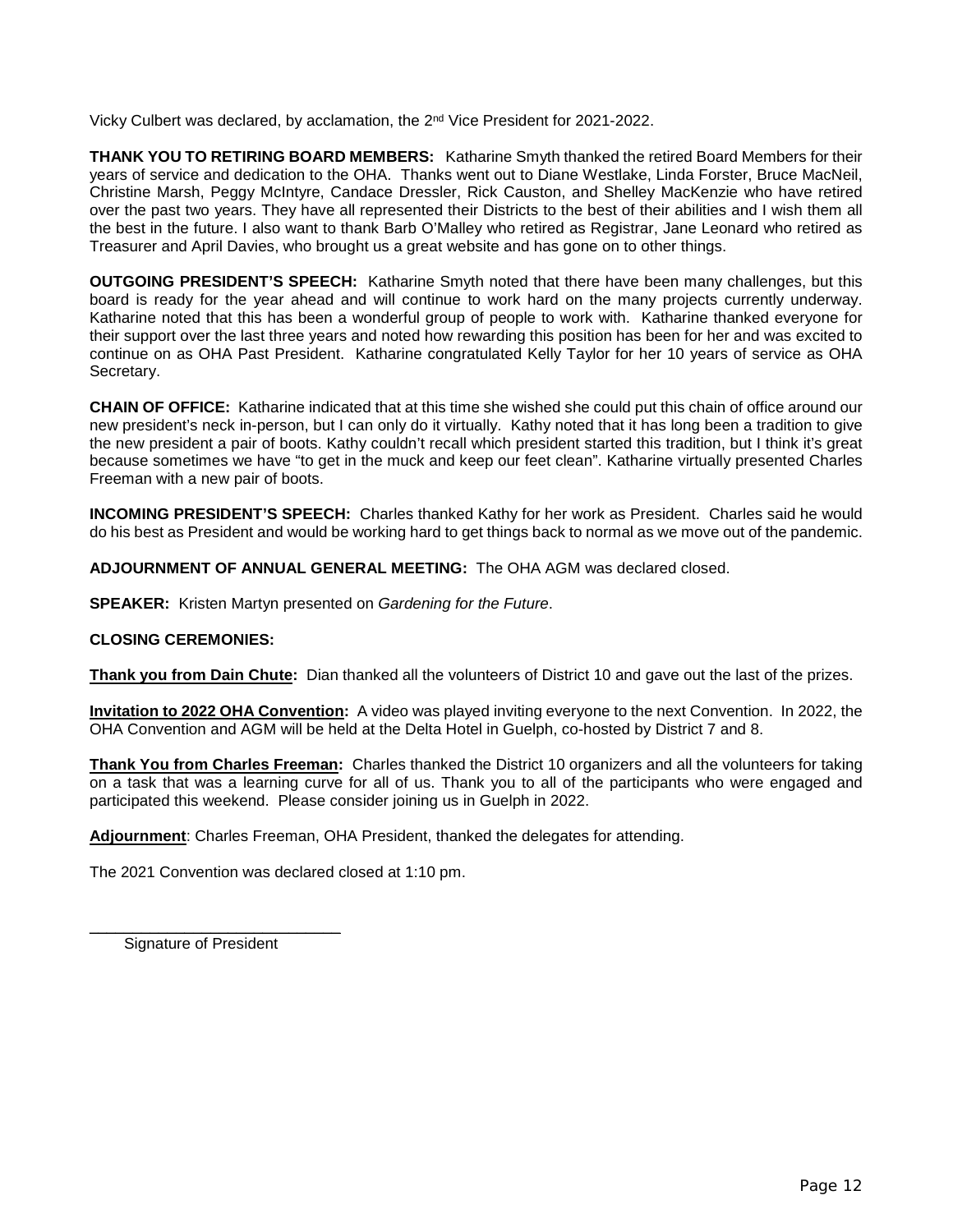# **APPENDIX A – GROUPED RESOLUTIONS IN MOTION 21-43:**

**RESOLUTION 21-7: Be it resolved that:** The following definition be added to By-Law 1 as 1, 2. and that if passed, all subsequent definitions be renumbered sequentially to reflect this addition. 1, 2."Annual General Meeting" (AGM) also means Annual Meeting as is found in the Corporation Act RSO 1990 c.C.38 and the Agricultural and Horticultural Organizations Act RSO 1990 c.A.9.

# **RESOLUTION 21-8: Be it resolved that: By-Law 6, 6.1 be amended as follows:**

# **CURRENT WORDING:**

6.1 The Board shall hire the Secretary and the Treasurer. The Board shall appoint from within itself two Regional Representatives from different identified regions of the province to serve as Officers. The President, Vice President and 2nd Vice President are elected annually by the general membership. The two Regional Representatives shall be elected during the Post-Convention Board Meeting held in conjunction with the Convention and AGM. The term of the Regional Representatives shall start at the time of election and terminate at the Post Convention Board meeting held at the Convention and AGM the following year. (18-13, 18-16)

### **PROPOSED AMENDMENT:**

6.1 The Board shall hire the Secretary and the Treasurer. The Board shall appoint from within itself two Regional Representatives from different identified regions of the province to serve as Officers. The President, Vice President and 2nd Vice President are elected annually by the **voting delegates.** The two Regional Representatives shall be elected during the Post-AGM Board Meeting **The term of the Regional** Representatives shall be elected during the Post-AGM Board Meeting Representatives shall start at the time of election and terminate at the **subsequent Post AGM Board Meeting.** 

# **RESOLUTION 21-9: Be it resolved that: By-Law 6, 6.2 be amended as follows:**

### **CURRENT WORDING:**

6.2 An Auditor(s) shall be recommended by the Board, and elected by the voting members at the Annual General Meeting to carry out the audit of the ensuing year.

### **PROPOSED AMENDMENT:**

6.2 An Auditor(s) shall be recommended by the Board, and elected by the voting delegates at the Annual General Meeting, to carry out the audit of the ensuing year.

### **RESOLUTION 21-10: Be it resolved that: By-Law 6, 6.9 be amended as follows:**

### **CURRENT WORDING:**

6.9 If the Immediate Past President is unwilling or unable to carry out the responsibility of the office, the Board will approach the Chair of the Past Presidents' Council for guidance to fill the position for the remainder of the term. the Board must review and by vote approve any person identified by the Past Presidents' Council to fill the position under this process. (17-8)

# **PROPOSED AMENDMENT:**

6.9 If the Immediate Past President or the person identified in By-Law 6, 6.9 is unwilling or unable to carry out the responsibility of the office, the Board will approach the Chair of the Past Presidents' Council for guidance to fill the position for the remainder of the term. The Board must review and by vote approve any person identified by the Past Presidents' Council to fill the position under this process. (17-8)

### **RESOLUTION 21-11: Be it resolved that: By-Law 7, 7.1 be amended as follows:**

### **CURRENT WORDING:**

7.1 President. The President, as Chief Executive Officer, shall be responsible for the general management and direction of the business and affairs of the Association, and perform duties incident to the office and those prescribed from time to time by the Officers and the Board of Directors. The President shall be a member of all Committees. The President or designate shall preside at all meetings of the Officers, Board of Directors and meetings of members. (19-38)